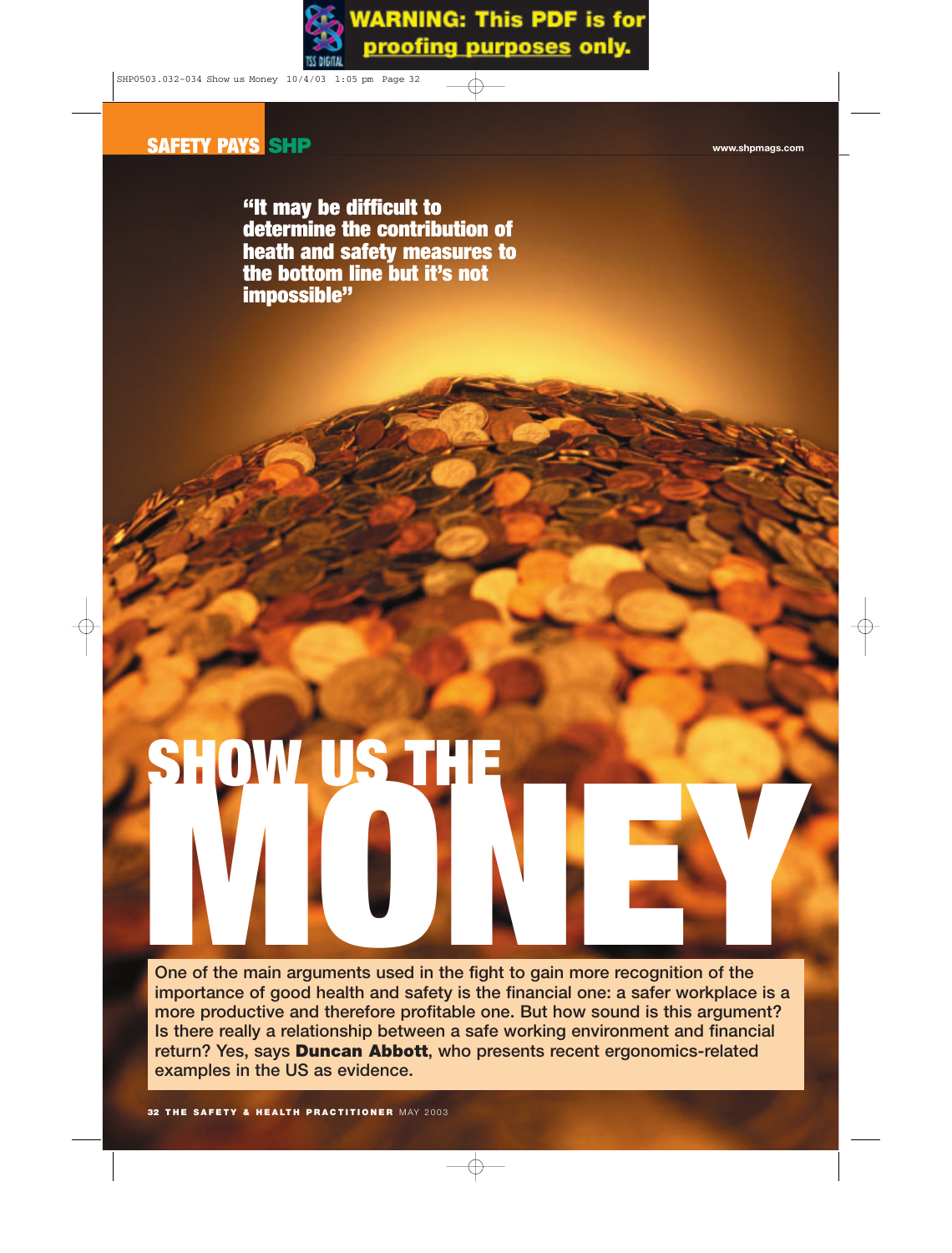o meet productivity and quality<br>demands plant and operations<br>managers strive to lower costs<br>by reducing cycle time,<br>minimising product changeove<br>time, reducing scrap, cutting time spent o meet productivity and quality demands plant and operations managers strive to lower costs by reducing cycle time, minimising product changeover in rework, and other measures of efficiency. The effectiveness – cost and otherwise – of such measures is usually fairly obvious and straightforward to analyse but the same can't be said of steps taken to improve health and safety. While installing a guard on a dangerous machine will prevent people from being injured by the machine and therefore avoid the various costs of those injuries, thus "improving" the company's finances, the argument is theoretical. An accident may not happen anyway – guard or no guard.

It may be difficult to determine the contribution of health and safety measures to the bottom line, but it's not impossible. Much research has been carried out into the effect on productivity and profit of health and safety improvements, including a recent Swedish study<sup>1</sup> of sickness absence. The study compared sick leave across 340 companies to determine whether or

not the value of prevention measures that increase productivity could be demonstrated. It discovered that feedback on absence and productivity measures was instrumental in stimulating most companies to invest in occupational health and safety in order to gain productivity improvements.

A study of 80 articles<sup>2</sup> that discussed the economics of ergonomics revealed that 68 of the articles evaluated the financial benefits of ergonomic improvements; 53 found ergonomics to be effective in improving the economic position of the firm while reducing injuries and illness; 24 measured productivity; and all reported improved productivity as a result of an ergonomic intervention. The time taken for investments in ergonomics equipment, safety programmes, training, and other elements varied from one month to two years, with 14 cases providing economic benefits within one year.

As further proof that companies can increase productivity and profit through health and safety, following are three short case studies, which emphasise the relationship between a safe working environment and financial return.

# **A reach too far**

# In early 2001, the ergonomics team at *Honda's motorcycle plant in Marysville, Ohio*, with some

assistance from external ergonomics consultants, began work on fine-tuning the plant's ergonomics improvement process.3 Plant workers had identified that the fender finishing operation in the Weld department was a candidate for an ergonomic redesign. The operation involved excessive forward reaching to 28in, awkward upper body postures, and an average of 24 lifts of a 12lb part per cycle. The workstation – originally designed for performing operations on a motorcycle gas tank – required workers to lift and reposition the fender multiple times, resulting in a cycle time of 30 minutes. The fender remained at a fixed height, which made it difficult for some workers to reach all areas of it. Although injuries were minimal among fender finishing, workers' morale was low as the job was avoided owing to its physical demands and difficulty. The job also produced a large amount of costly scrap material.

# *Ergonomic solution*

Using ergonomics principles and experiences at the workstation, a height-adjustable new fender positioner, which requires only two lifts to load and unload the part, was installed. It is simple to operate and allows workers to easily manoeuvre and lock the part, without lifting into

an infinite number of positions. The design reduced forward reach to 15in, and eliminated awkward postures. No injuries have occurred at the new fender positioner, and workers who once avoided the operation are now happy to use it. (In recognition of its work in this area the Honda ergonomics team was awarded the prestigious 'Ergo Cup' for 2002).

### *Cost benefit results*

The redesigned fender positioner demonstrates the bottom-line value of good ergonomics: scrap material was reduced by 83 per cent, and Honda attributes savings of US\$500,000 a year to injury avoidance, and to improvements in quality and productivity. The most significant impact on cost has been the 50 per cent reduction in cycle time from 30 minutes to 15 minutes.



# **A job well handled**



In late 1999, Lucent Technologies, responding to an increased volume of mobile phone sales, planned to increase production at its Columbus, Ohio facility, of an amplifier used at its mobile telephone base stations.4 Recognising the importance of ergonomic design in terms of both productivity and employee health and safety, engineers and h&s staff took this opportunity to make significant ergonomic improvements to the assembly process. The ULAM (ultralinear amplifier) weighed 35lbs and had an original bench-top assembly process of 40 minutes per unit. The process flow consisted of five different sub-assembly stations and a transfer cart. With increasing volumes, there were concerns about production yields, as well as ergonomic challenges due to manual material handling.

# *Ergonomic solution*

Occupational ergonomics specialists were enlisted to define project goals and manage the implementation process. Several concept drawings and applied ergonomic design guidelines to 'design out' heavy lifting, manual manipulation, etc. were developed, existing vendor solutions were searched, and customised modifications were ordered. The final design included articulating arms for line loading and a custom conveyor that integrated the workstation components. After the initial receipt and review of the equipment, it was clear that further modifications were necessary. Additional vertical supports were added to workstations and air-lift ball transfers and rollers were added to work surfaces to minimise transfer forces. Performance testing was then done at a fabrication shop. After several production runs operators, engineers, and h&s specialists were able to identify additional improvements.

# *Cost benefit results*

The new assembly line reduced product build time by 44 per cent (from 40 minutes per unit to 22.4 minutes per unit) and improved first test yields by 61 per cent. It is estimated that the new line will save the company approximately US\$1.2 million dollars a year. Meanwhile, a survey among the workers after implementation showed a positive response to changes.

# **"Honda attributes savings of US\$500,000 a year to injury avoidance and improvements in productivity"**